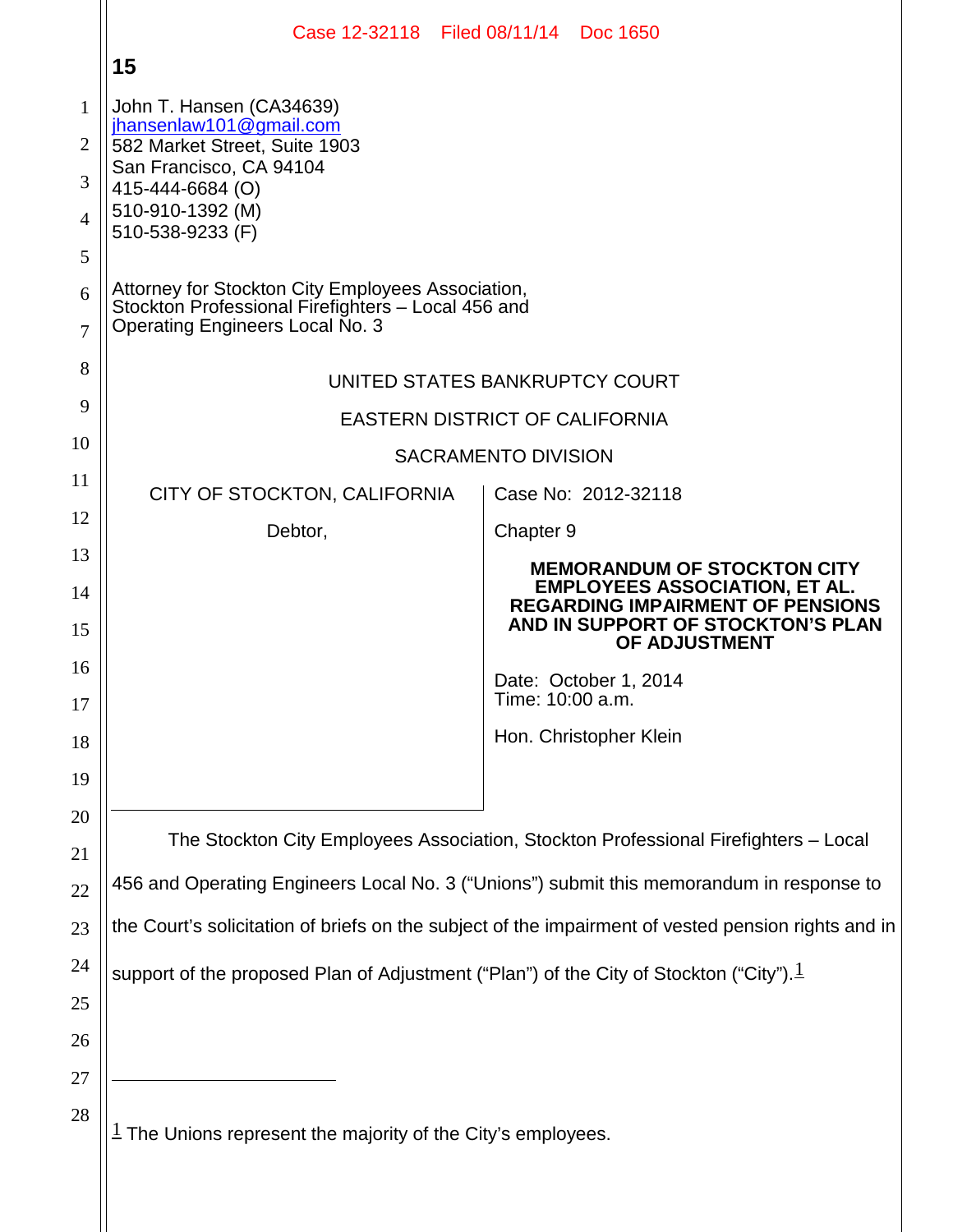#### Case 12-32118 Filed 08/11/14 Doc 1650

### 1

2

3

4

5

6

7

8

9

10

11

12

13

14

15

16

17

18

19

20

21

22

23

27

28

#### **I. INTRODUCTION**

At the July 8, 2014, hearing on confirmation of the City's Plan, the Court analyzed the relationship between the City and the California Public Employees Retirement System ("CalPERS"), and identified the following issues relating to the applicability of certain provisions of the California Public Employees Retirement Law and the impact upon the parties if the City were to withdraw from CalPERS in order to impair the vested pension rights of the City's employees and retired employees:

a) Is the relationship between the City and CalPERS both voluntary and contractual?

b) May the contract between the City and CalPERS be assumed or rejected as an executory contract, notwithstanding California Government Code §20487?

c) If the City rejects the CalPERS contract, does CalPERS bear any risk of loss arising from the City's discontinuance of contributions?

d) Does the entire economic risk of pension impairment instead fall on the City's employees and retired employees who are members of CalPERS?

Without directly addressing the above questions, the Unions respectfully suggest that the Court's analysis failed to consider issues that are necessary to be able to answer the Court's ultimate question of why the Court should confirm the Plan without impairment of vested pension rights. In short, the Court's analysis led to the water's edge, but failed to take the plunge into the legal and factual impacts of pension impairment as it applies to the City's employees, to the City and to the City's creditors. This memorandum will address the issues left unaddressed by the Court, but first will provide some essential contextual background.

24 25 26 Under California law, the pension benefits of California public employees are considered an integral part of their compensation; albeit payment is deferred until retirement. (*Wallace v. City of Fresno* (1954) 42 Cal. 2<sup>nd</sup> 180, 184.) Further, if the employees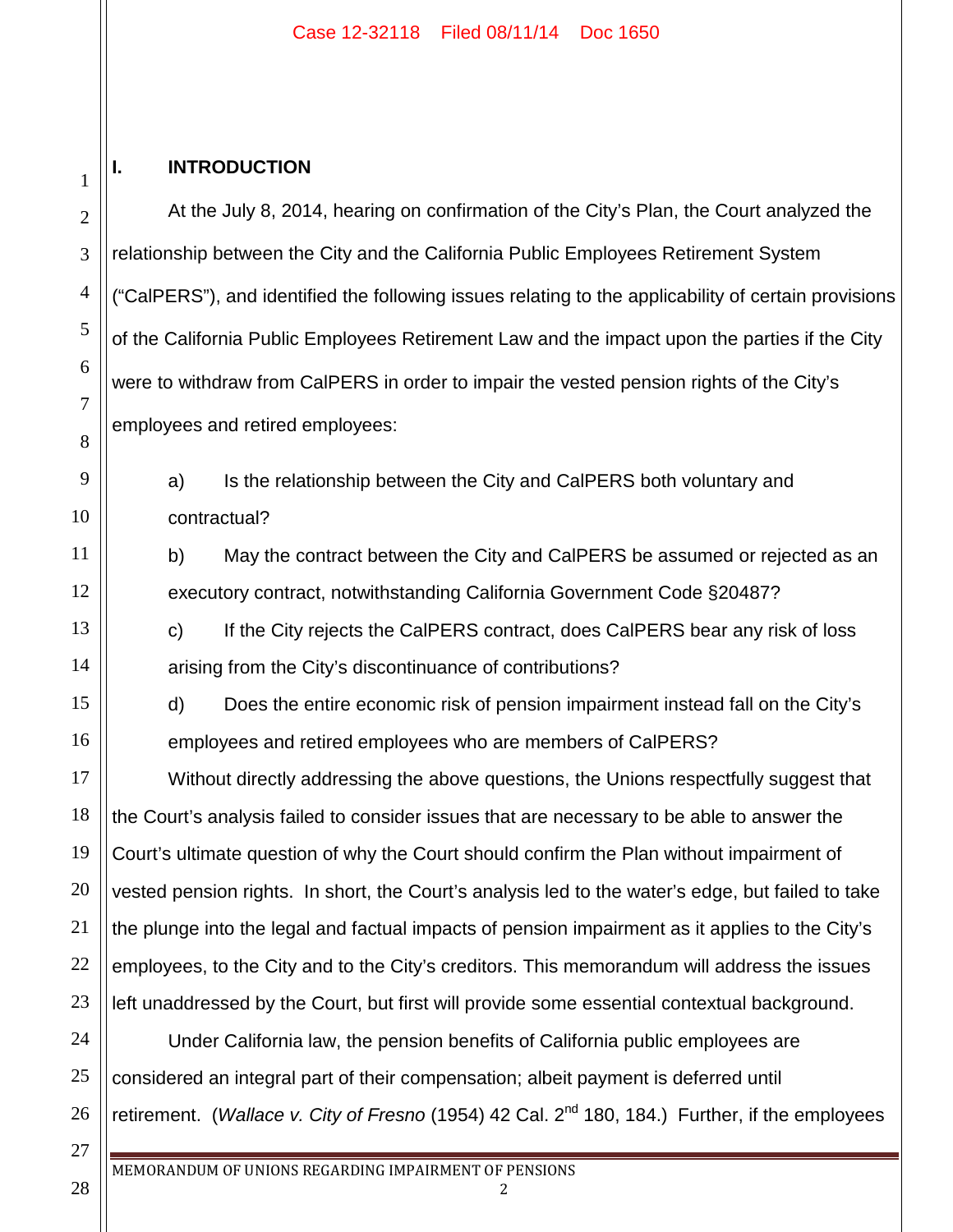1 2 3 4 5 6 7 8 9 10 11 of a municipality are organized into collective bargaining units, the compensation of the employees, including the pension component (within the framework of the California Public Employees' Retirement Law), is required to be bargained for between the municipality and the bargaining units. The result of the negotiations is a labor contract called a Memorandum of Understanding ("MOU"). (See, Cal. Gov't. Code §§ 3500-3511.) In the present case, the City has entered into MOUs with each of the Unions,  $2$  and each of the MOUs incorporates the City's pension obligations to the employees covered by the MOUs, including specifically the contribution rates of the City and the members/employees. (See, Modified Disclosure Statement with respect to First Amended Plan for the Adjustment of Debts of City of Stockton, California, Docket No. 1215, p. 19 [The level of pension benefits is specified in the City's various labor agreements.].) $\frac{3}{2}$ 

12 13 14 15 16 17 18 19 20 Furthermore, as part of the AB 506 mandated mediation process (California Government Code §§ 53760, *et. seq*.), the Unions and their members agreed to modify the existing MOUs in order to facilitate the City's ability to propose a feasible plan of adjustment. (*Id.* at 24.) The many concessions favorable to the City with respect to compensation, benefits and work rules are too numerous to describe here, but they involved significant sacrifices by the employees **on top of other sacrifices made by the organized employees in the months and years leading up the AB 506 mediation process.** (*Id.* at 21.) The negotiated concessions agreed to during the AB 506 process were contingent upon the City's agreement to leave pension rights unimpaired in its plan of adjustment $4$ 

- $2$  The City has at least eight MOUs, and a typical MOU is 50 or more pages in length.
- $\frac{3}{2}$  Excerpts of the Modified Disclosure Statement are included as Appendix 1 to this Memorandum.
- $\frac{4}{1}$  As discussed below at footnote 5, the City concedes that if it withdraws from CalPERS and ceases making contributions it will be in breach of its labor agreements.

MEMORANDUM OF UNIONS REGARDING IMPAIRMENT OF PENSIONS

3

28

21

22

 $\overline{a}$ 

23

24

25

26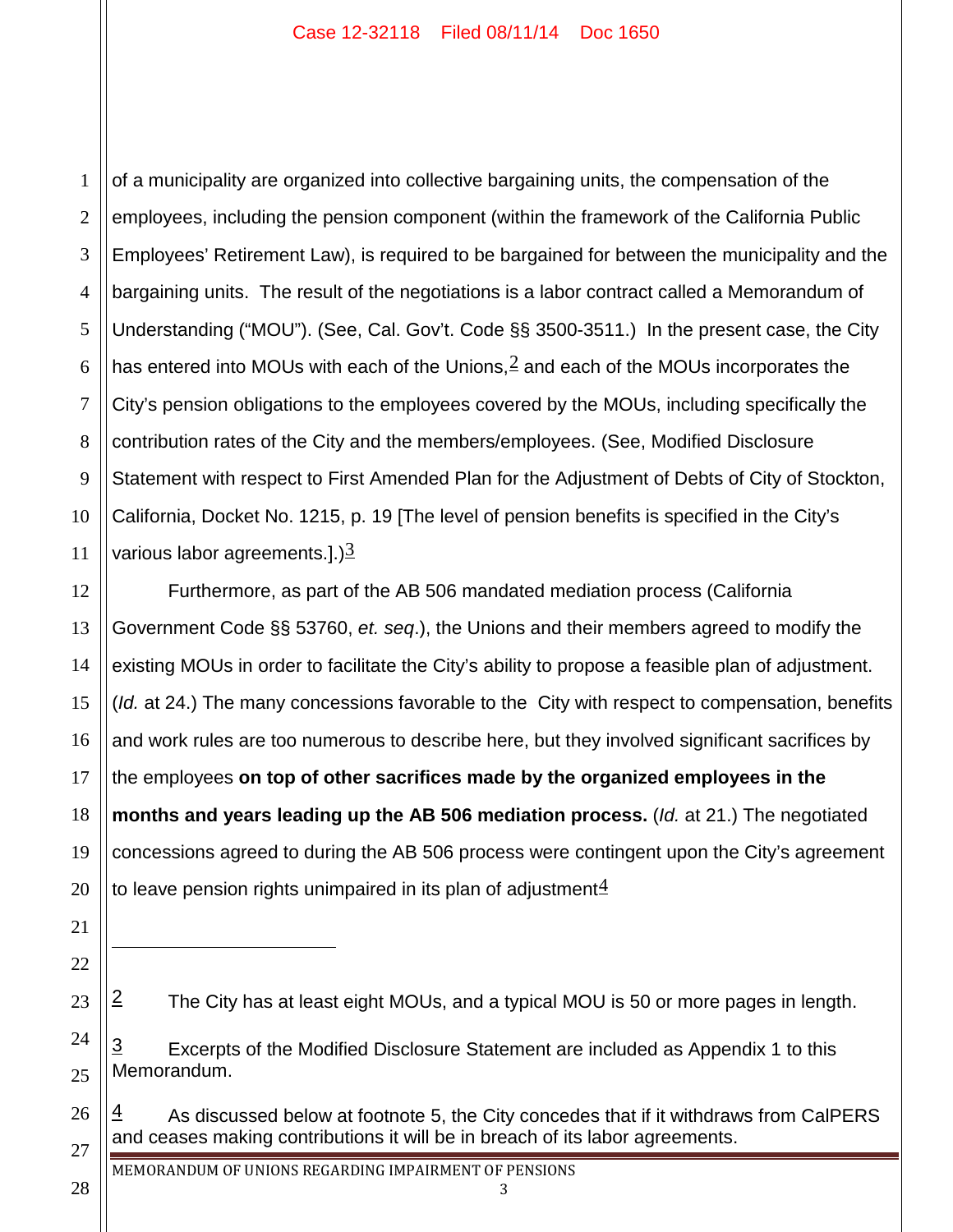With the above background, the Unions will explain why denial of confirmation of the City's proposed Plan on the ground that it does not impair pensions would be devastating to the City, would be needlessly harmful and disruptive to employees, and would be inconsistent with the structure of chapter 9 of the Bankruptcy Code and the letter and spirit of California's public pension law.

**II. ARGUMENT**

1

2

3

4

5

6

7

8

11

20

21

22

23

 $\overline{a}$ 

28

### **A. The City cannot impair its employees' vested pension rights without rejecting its MOUs.**

9 10 12 13 14 15 16 17 18 19 As shown above, the pension obligations which the City has undertaken are incorporated into the MOUs negotiated between the City and the Unions. The MOUs undoubtedly are executory contracts. (*In re City of Vallejo*, 403 B.R. 72, 77 (Bkrtcy. E.D. Cal. 2009), affirmed, 432 B.R. 262, 270 (E.D. Cal. 2009)). Moreover, because the MOUs contain many provisions relating to compensation, benefits and work rules, the City cannot simply reject the portions of the MOUs relating to pensions and assume all the provisions favorable to the City negotiated with the Unions. If a debtor assumes a contract, it must do so *cum onere*, with all the burdens as well as the benefits. (*NLRB v. Bildisco & Bildisco*, 465 U.S. 513, 531 (1984); see *Cinicola v. Scharffenberger*, 248 F.3d 110, 119-20 (3d Cir. 2001); and *In re Kopel*, 232 B.R. 57, 63-64 (Bkrtcy. E.D.N.Y. 1999) ["A debtor cannot simply retain the favorable and excise the burdensome provisions of an agreement.". $\geq$ 

24 25 26 27  $\overline{5}$  Some of the MOUs may have been adopted or extended after the commencement of this case, and hence may not technically be executory contracts, and instead may be administrative obligations of the City. Nevertheless, the principle that an integrated contract cannot be selectively breached remains the same. Moreover, the damage claims for beach would be administrative claims.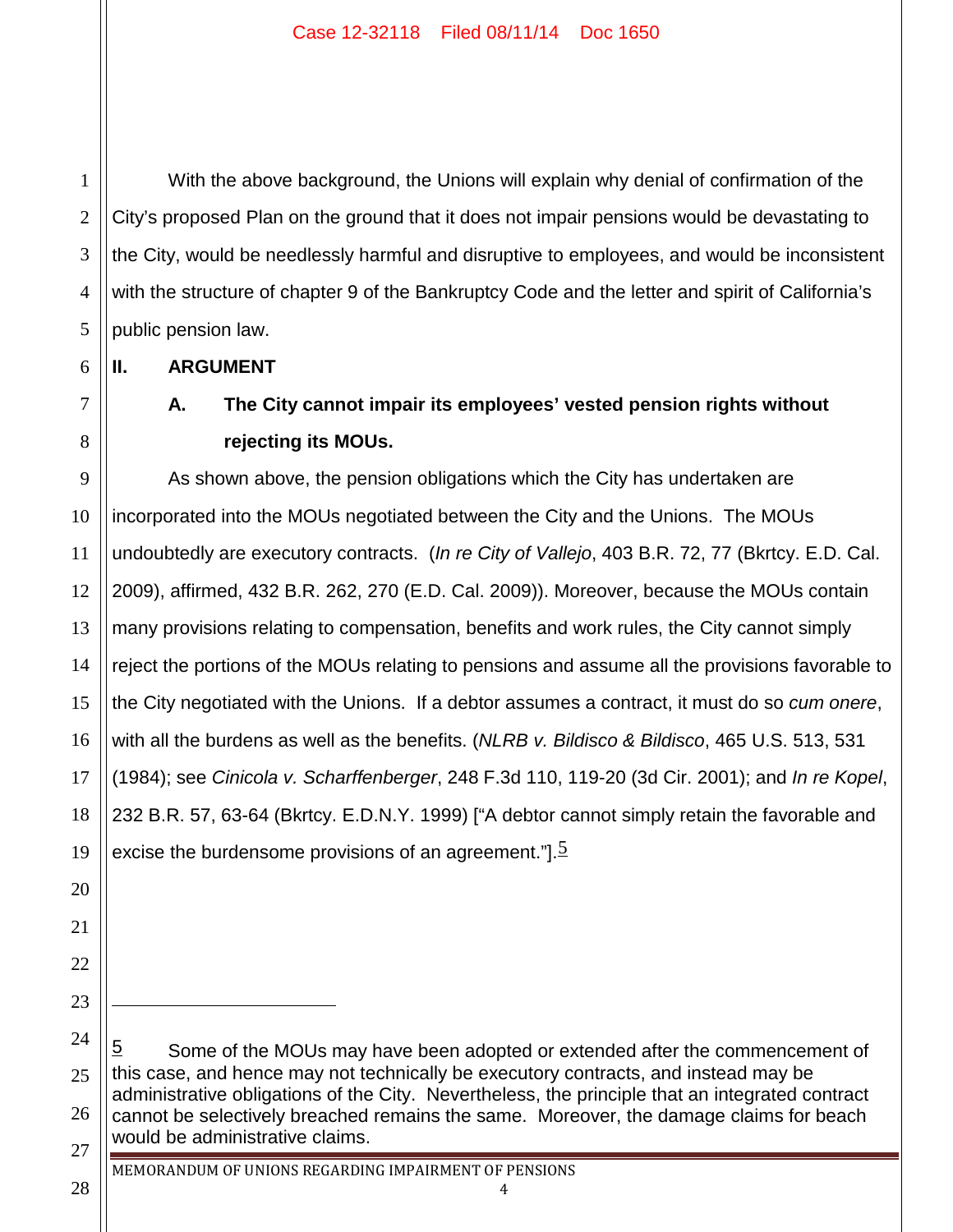Hence, in order to impair pension rights of its employees, the City must not only withdraw from CalPERS, but it also must reject all of its MOUs in their entirety.  $6$  Needless to say, that would invite costly and disruptive chaos with regard to 1) the City's relationship with its employees, 2) its ability to carry out the operations of the City, and 3) its ability to propose a feasible plan of adjustment. Presumably, no party in interest would desire such a result.

#### **B. Grounds do not exist for rejection of the City's MOUs**

1

2

3

4

5

6

7

8

9

10

11

12

13

14

15

16

17

18

19

20

21

22

 $\overline{a}$ 

23

24

25

28

To the extent some or all of the MOUs are executory, the City would have two choices following failure of confirmation of the proposed Plan. It could either file a motion to reject the MOUs before proposing a new plan or include rejection of the MOUs in a new proposed plan. However, under either scenario, the rejection of the MOUs would require the Court's approval.7 Under the standards established in *NLRB v. Bildisco & Bildisco*, 465 U.S. 513, supra, which standards are applicable in chapter 9 cases, (*In re City of Vallejo*, 432 B.R. 262 supra, affirming 403 B.R. 72 , supra), rejection of the MOUs should be disapproved. The criteria that the City must satisfy to meet the *Bildisco* test are 1) the existing MOUs are burdensome, 2) the balance of equities favors rejection, and 3) the debtor negotiated reasonably with the unions and was unable to reach an agreement modifying the MOUs. (*In re City of Vallejo,* 432 B.R at 273, supra.)

26 27 Section 1123(b)(2) of the Bankruptcy Code (incorporated in chapter 9) states that "subject to section 365," the plan proponent may assume or reject executory contracts. Section 365 requires the court's approval of assumption or rejection of an executory contract.

In its Modified Disclosure Statement, Docket 1215, at p. 21, supra, The City recognized that "rejection of the CalPERS contract would violate the City's contracts with its nine labor organizations."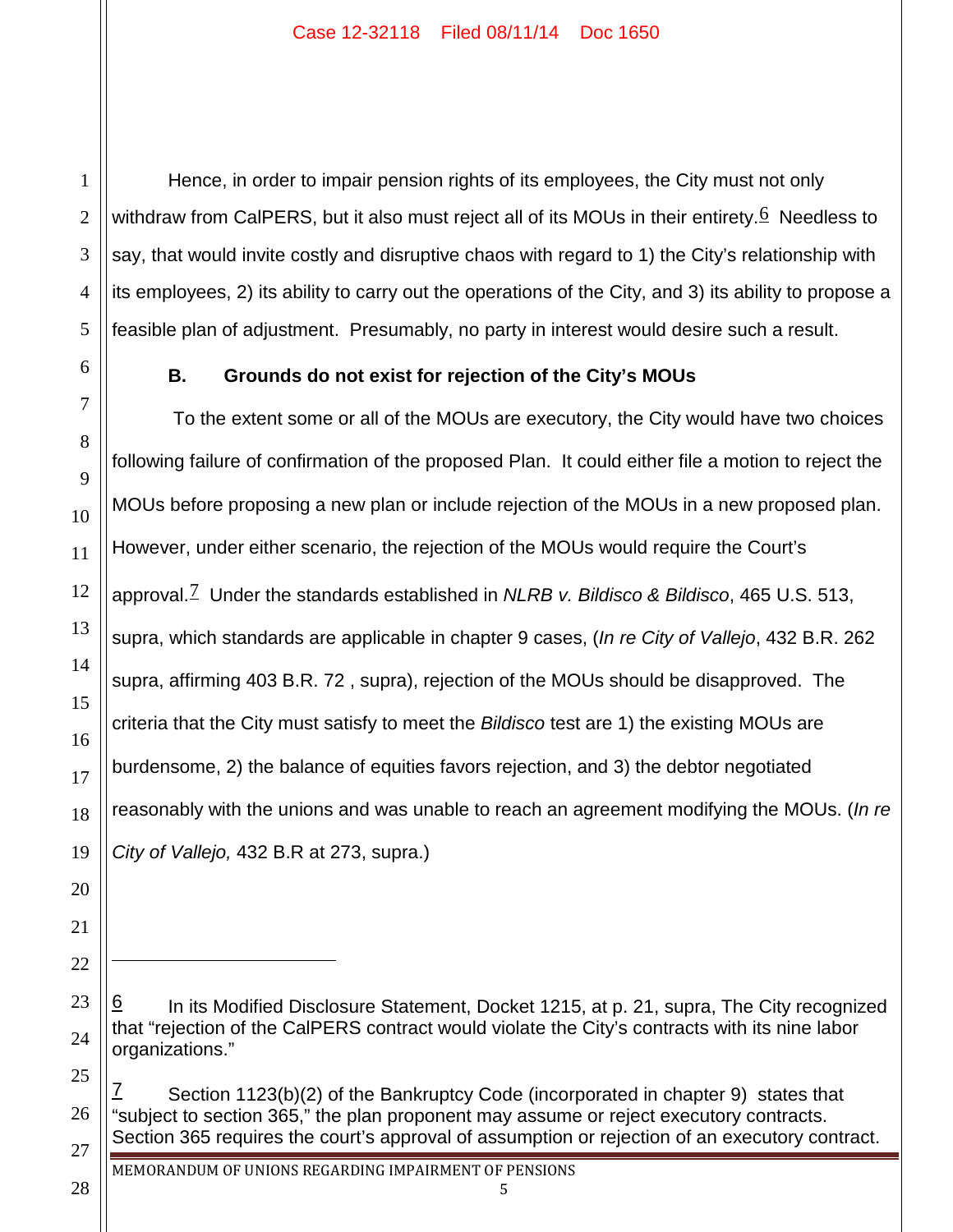$\overline{a}$ 

1

On the first issue, the City "must demonstrate that the [MOUs] burden[] the debtor's ability to reorganize." (*In re City of Vallejo,* 432 B.R. at 273.) The MOUs were negotiated between the City and the Unions for the express purpose of aiding the City's ability to survive financially and/or to confirm a feasible plan of adjustment. In addition, generally uncontroverted evidence and testimony submitted during the confirmation trial established that, with the MOUs as negotiated, the Plan is feasible. Under these circumstances, it is difficult to conceive of any argument that the MOUs burden the City's ability to reorganize.**8** On the second issue, as will be discussed below, the City would have a very high burden to overcome to establish that the equities favor rejection of the MOUs. Indeed, the evidence would weigh heavily against the City on that issue. Finally, on the third issue, one cannot predict in advance how that would play out; but, if nothing else, the City would have to engage in prolonged negotiations with most or all of its bargaining units while its financial situation worsened. In sum, obtaining approval of rejection of the MOUs is unlikely.

**C. Rejection of the MOUs, if permitted, would be catastrophic for the City, its employees, its creditors and its residents.**

# **1. Numerous adverse consequences would flow from withdrawing from CalPERS and rejecting the MOUs. Therefore, the equities disfavor rejection of the MOUs.**

As discussed above, in order to impair pensions of current employees, the City would have to withdraw entirely from CalPERS and reject its several MOUs. Putting aside the likely

Factual assertions in pleadings, unless amended, are considered judicial admissions conclusively binding on the party who made them. (*American Title Ins. Co. v. Lacelaw Corp.,* 861 F. 2<sup>nd</sup> 224 (9<sup>th</sup> Cir. 1988).)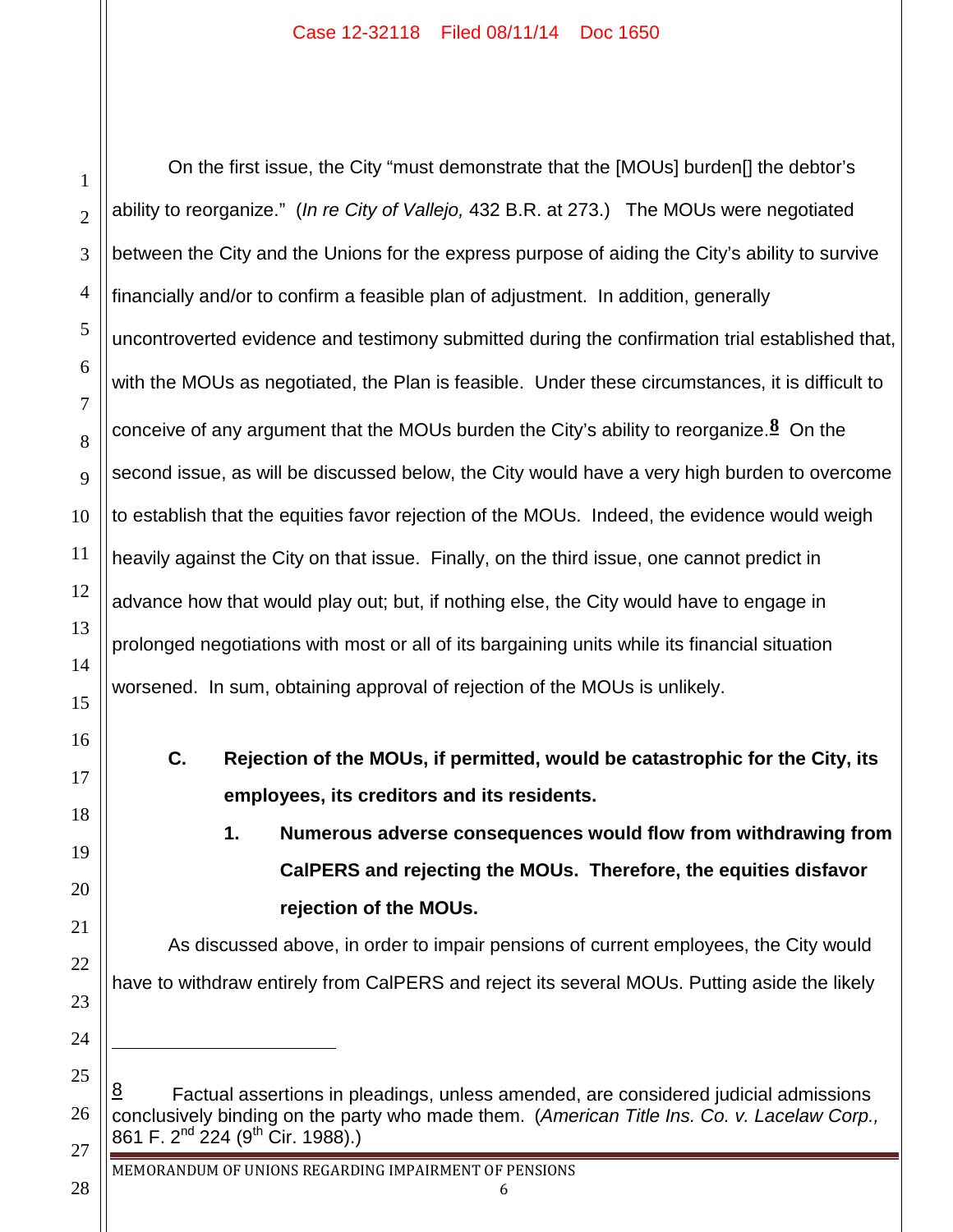1 2 mass employee exodus discussed below, the following are some of the consequences that would flow from the rejected contracts.

| $3 \parallel$ | CalPERS would assert a claim for \$1.5 billion-plus and contend the claim is |
|---------------|------------------------------------------------------------------------------|
| $4$           | secured by a statutory lien in the City's assets.                            |

- b. The City's employees, soon-to-be former employees, and retired employees would hold substantial rejection damage claims, in addition to the claims of retirees based on termination of retiree health benefits. $9$
- c. The City would have to propose a new plan that adequately provided for the claims of CalPERS, employees and retirees. Both CalPERS and the employees/retirees undoubtedly would reject any plan that did not adequately provide for their claims, leading to a second contested confirmation trial. If the plan adequately provided for said claims, it would likely negate the benefit obtained in reducing pensions.
	- d. The City would be required to negotiate new MOUs with the employees' bargaining units, under less than optimal bargaining conditions.  $10$  The process
	- $\frac{9}{2}$  The employees' claims could be administrative claims under 11 U.S.C. § 503(b).

18 19 20 21 22 23 24 25 26 27 10 California Government Code § 3505 provides that, if government agency employees have formed a bargaining unit, "[t]he governing body of a public agency, or [its agents], shall meet and confer in good faith regarding wages, hours, and other terms and conditions of employment with representatives of such recognized employee organizations, …and shall consider fully such presentations as are made by the employee organization on behalf of its members prior to arriving at a determination of policy or course of action." There are further elaborate procedures to be followed if the parties do not reach a tentative agreement as a result of meeting and conferring in subsequent sections of the Government Code. Section 903 of the Bankruptcy Code provides that chapter 9 does not limit or impair a state's power to control by legislation the exercise by municipalities of governmental powers. The power to establish compensation and benefits of employees is such a governmental power, and the State of California has provided for how that power is to be exercised when the agency's employee have formed bargaining units. Approval of a plan of adjustment that attempted to bypass the collective bargaining requirements imposed on municipalities by California law would limit or impair the power of the State of California to control the exercise of the City's MEMORANDUM OF UNIONS REGARDING IMPAIRMENT OF PENSIONS

7

28

5

6

7

8

9

10

11

12

13

14

15

16

 $\overline{a}$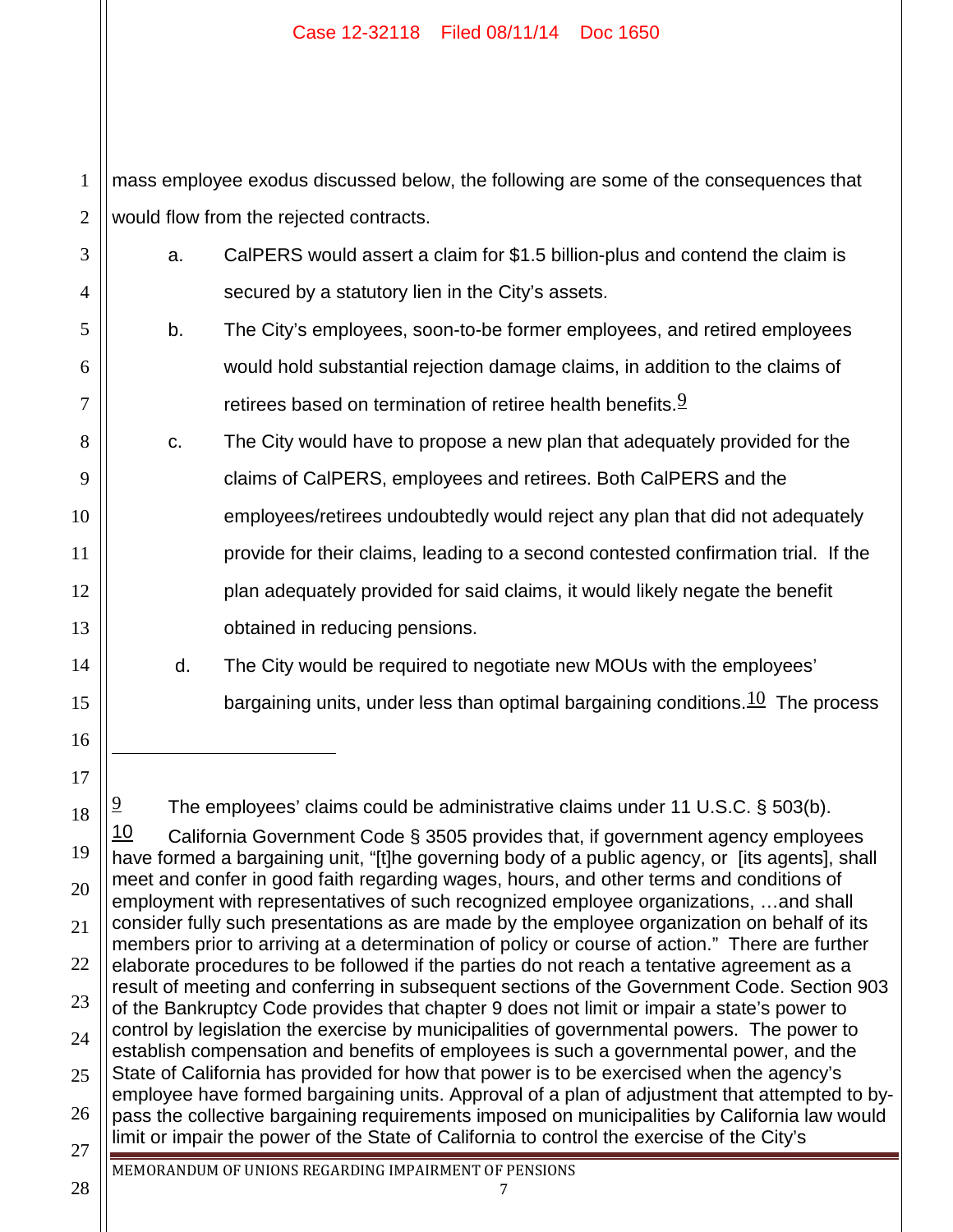1 2 3 4 5 6 7 8 9 10 11 12 13 14 15 16 17 18 19 20 21 22 23 24 25 would be prolonged and expensive. The result may be a loss to the City of the concessions voluntarily made by the employees, further negating any benefit of pension reduction. e. The tenuous labor peace the City presently enjoys could be jeopardized with unknown consequences to the City's operations. f. All of the above would delay confirmation for many months or years, while the City's treasury is bled by legal costs and its management distracted by issues not of the City's own making. In sum, rejecting or breaching the MOUs in order to impair the vested pension rights of employees would severely undermine the City's ability to confirm a feasible plan of adjustment. **2. The exodus of experienced and qualified employees would be rapid and massive.** The overhang of bankruptcy has already taken its toll on the City's ability to hire and retain critical employees, especially with regard to public safety, as the evidence before the Court has shown. Reducing pensions and concurrently creating uncertainty about other aspects of compensation and work rules would greatly exacerbate the existing situation. Common sense leads to the conclusion that under these circumstances as many employees as are able to do so would leave their employment with the City for opportunities elsewhere. Moreover, those most likely to have such opportunities undoubtedly would be the most skilled and experienced employees.  $11$ governmental powers and therefore violate 11 U.S.C. § 903. (See, *New York City Off-Track Betting Corporation*, 434 B.R. 131, 141 (Bkrtcy. S.D.N.Y. 2010) ["(A) municipality could not, by it (sic) consent, … do an act that would be in violation of a law … of the state controlling the municipality."].)  $\overline{a}$ 

 $11$  The suggestion that, having made substantial compensation and benefits sacrifices and

MEMORANDUM OF UNIONS REGARDING IMPAIRMENT OF PENSIONS

26

27

28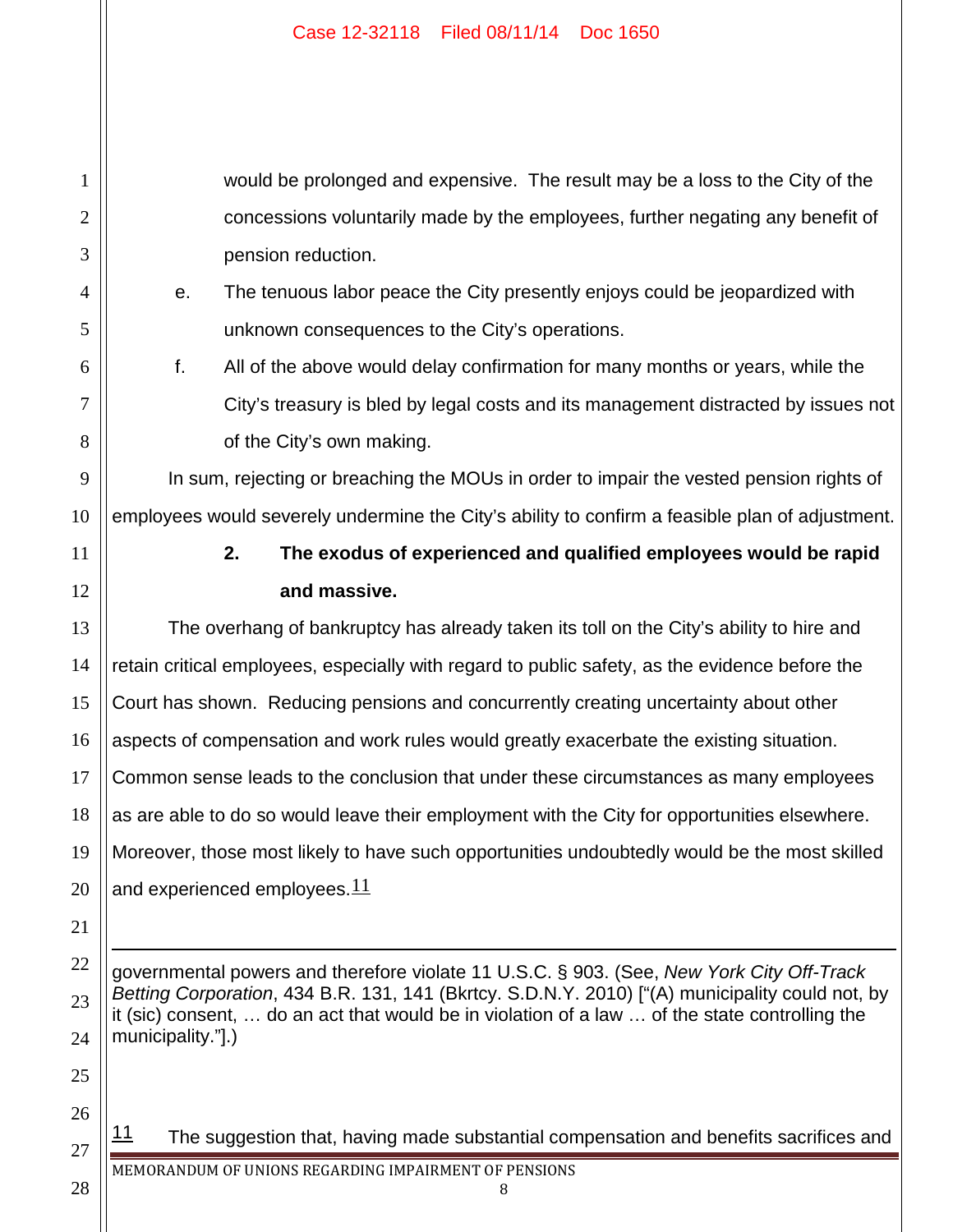1 2 3 4 5 6 7 8 There are three reasons why the City's employees would be counseled to seek employment elsewhere: 1) considerable uncertainty will exist with respect to whether the City can survive financially in view of the demoralization of its workforce and the massive claims that would be asserted against it following withdrawal from CalPERS and rejection of the MOUs; 2) the City's competitive position in hiring and retaining qualified employees would further deteriorate in the face of an improving market for public employees; and 3) the impact of § 7522.02(c)(1) of the Public Employees' Pension Reform Act ("PEPRA") (California Government Code §§ 7522, *et seq*.)

9 10 11 12 13 14 15 16 17 First, withdrawal from CalPERS and rejection of the MOUs would create significant uncertainty regarding the City's future. It is not clear that withdrawing from CalPERS would be a net positive for the City financially. If the City did not replace its CalPERS pension system, it would have to commence participation in Social Security and make contributions on behalf of its employees to the Social Security System on a permanent basis. The City may also find that in order to retain and hire qualified employees, it would need to establish a substitute pension plan. In addition, the City would have potentially billions of dollars of new claims asserted against it by CalPERS, employees and retirees. All this uncertainty undoubtedly would not be an inducement for retention of employees. $12$ 

18 19 Second, the City's employees would be aware of a much more positive employment environment generally for municipal employees in California than existed two or more years

24 25 12 When the City of San Jose placed an initiative on the ballot in order to reduce its employees' pension benefits, there was an alarming exodus of public safety employees.(Favro, M. "Pension Reform Fear: SJPD Resignation, *NBC Bay Area* on the Rise," Friday, June 8, 2012. Downloaded on March 28, 2014 from

9

28

20

 $\overline{a}$ 

<sup>21</sup> 22 23 then having their pensions substantially impaired, the City's employees would simply settle in and accept these financial blows is more than risible. The obvious questions that the City's employees would ask are 1) can things get worse if I stay here, and 2) can things get better if I leave here? As discussed below, the answer to both questions is yes.

<sup>26</sup> 27 http://www.nbcbayarea.com/news/local/Pension-Reform-Fear-SJ-Resignation-on-the-Rise-158213725.html. [Attached as Appendix 2].)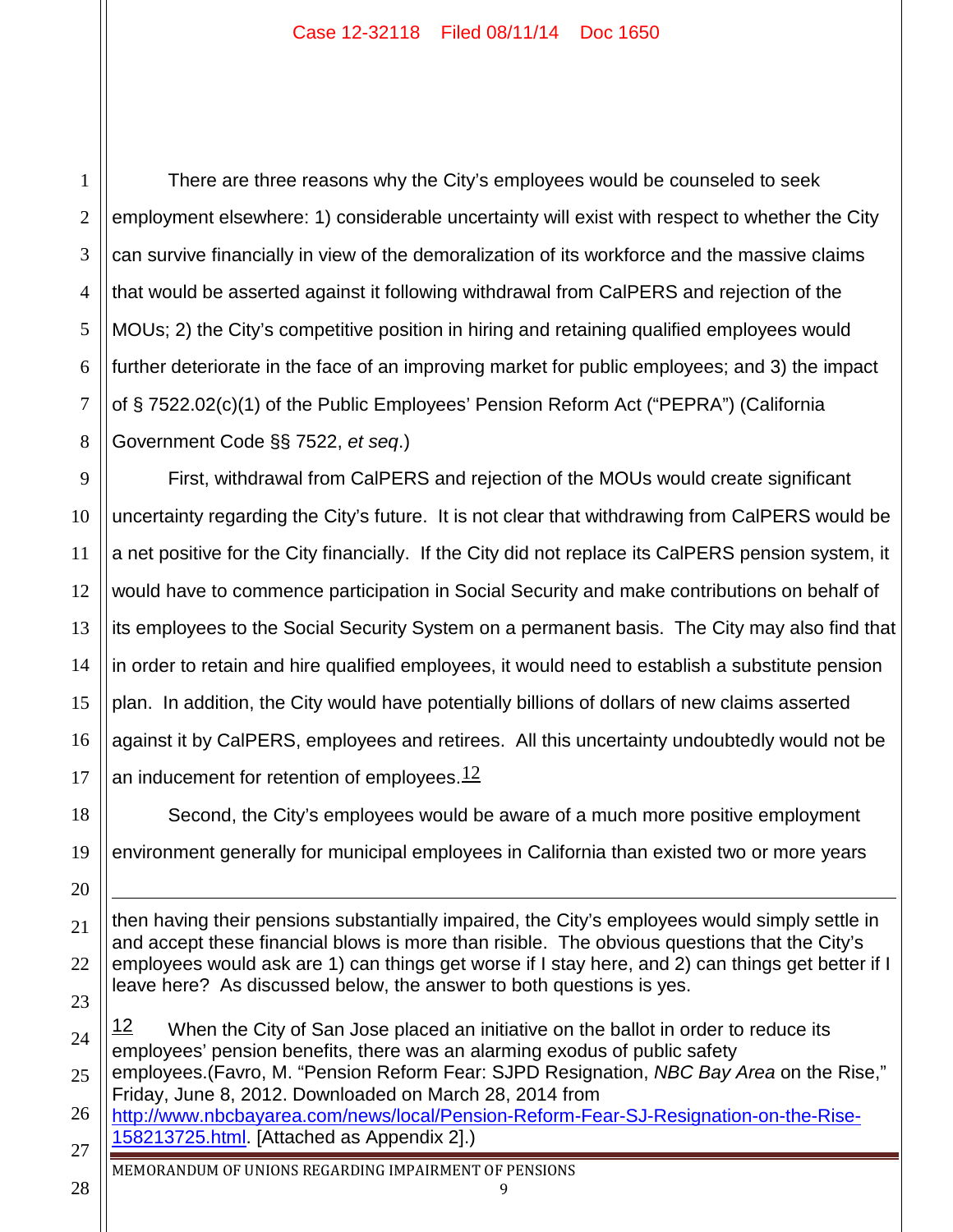1 2 3 4 ago when the City's financial crisis peaked and it commenced this case. (See, Johnston, D.C. "State's job growth defies predictions after tax increase." *Sacramento Bee*, July 20, 2014. [Attached as Appendix 3].) In the present environment, therefore, employees may feel less "locked into" their jobs than would have been the case several years ago.

5 6 7 8 9 10 12 13 14 15 16 17 18 Third, in 2013, California enacted the Public Employees' Pension Reform Act ("PEPRA"), California Government Code §§ 7522, *et seq.* Section 7522.02(c)(1) provides in essence that, when an employee of one CalPERS participant agency leaves the employment of that agency and becomes re-employed by another CalPERS participant agency, the employee will be treated with respect to pension benefits as if the employee had been employed continuously by the second agency. In other words, the contributions made by the City on behalf of a former employee would be transferred to the employee's account with his or her new employer as if the employee had had continuous service with the new employer. The critical element of § 7522.02(c)(1) applicable here is that, in order for the employee to obtain the benefit of the section, there cannot be a break in service in employment with a CalPERS participant agency to another CalPERS participant agency of more than six months. Thus, once the City withdrew from CalPERS, the six-month clock would start running on the City's employees. One can be certain that employees of the City would be aware of this important time frame.

Consequently, it may be said that a ruling requiring the City to take the drastic step of rejecting all its MOUs in order to impair vested pension rights would create a "perfect storm" for a mass and rapid exodus of the City's most qualified employees.

11

19

20

21

22

23

24

25

26

27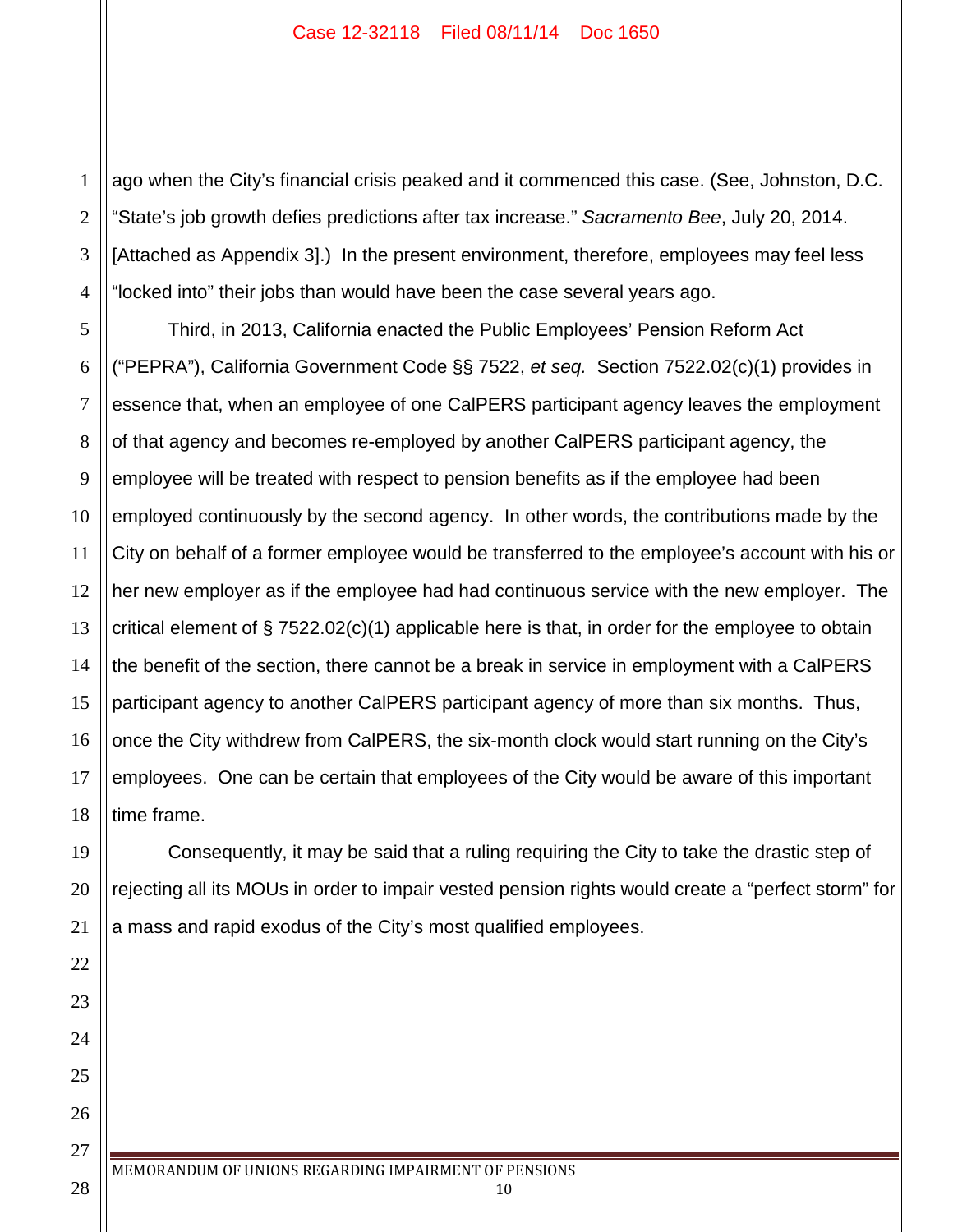**D. Requiring the City to impair vested pension rights would be contrary to the structure of chapter 9 and the spirit of California law regarding the high value placed n protection for public employee pensions.**

**1. The structure of chapter 9 as applied in this case.**

1

2

3

4

5

6

7

8

9

10

11

13

14

17

18

19

20

21

22

23

 $\overline{a}$ 

28

12 15 In the exercise of its business judgment, the City determined to propose a plan of adjustment that assumed both its contract with CalPERS and its MOUs with its employees' bargaining units that left in place the many concessions regarding compensation, benefits and work rules obtained from its employees and the vested pension rights of its employees and retired employees. (Modified Disclosure Statement, Docket at pp. 21-22.) The City further determined and presented largely uncontested evidence that its plan is feasible with its assumption of the aforementioned executory contracts. Nevertheless, the Court has questioned why it should confirm the City's plan without requiring the City to reject the CalPERS contract and its MOUs in order to impair pensions. The Unions respectfully contend that, under the above circumstances, such a ruling would be contrary to the structure of chapter 9.

16 It cannot be denied that chapter 9 significantly restricts the bankruptcy court's judicial powers. (11 U.S.C. §§ 903 and 904.) With respect to confirmation of a plan, the court's authority is limited to making the findings necessary for confirmation under 11 U.S.C. § 943(b). Most of those findings are somewhat mechanical, which leaves the court with essentially two somewhat discretionary findings; 1) whether the plan is in the best interest of creditors and 2) whether the plan is feasible. (11 U.S.C. § 943(b)(7).)  $\frac{13}{1}$ 

24 25 26 27  $13$  The Unions will not discuss the issue of whether the Plan was proposed in good faith because they believe the City fully addressed that issue in its Memorandum In Support of Confirmation (Docket No. 1243), and they further belief such a finding is compelled on account of the ample reasons why the City chose not to impair pensions, the many concessions made by employees through the Unions to facilitate the feasibility of the Plan, and the cancellation of retiree health benefits. The issue of feasibility was discussed above.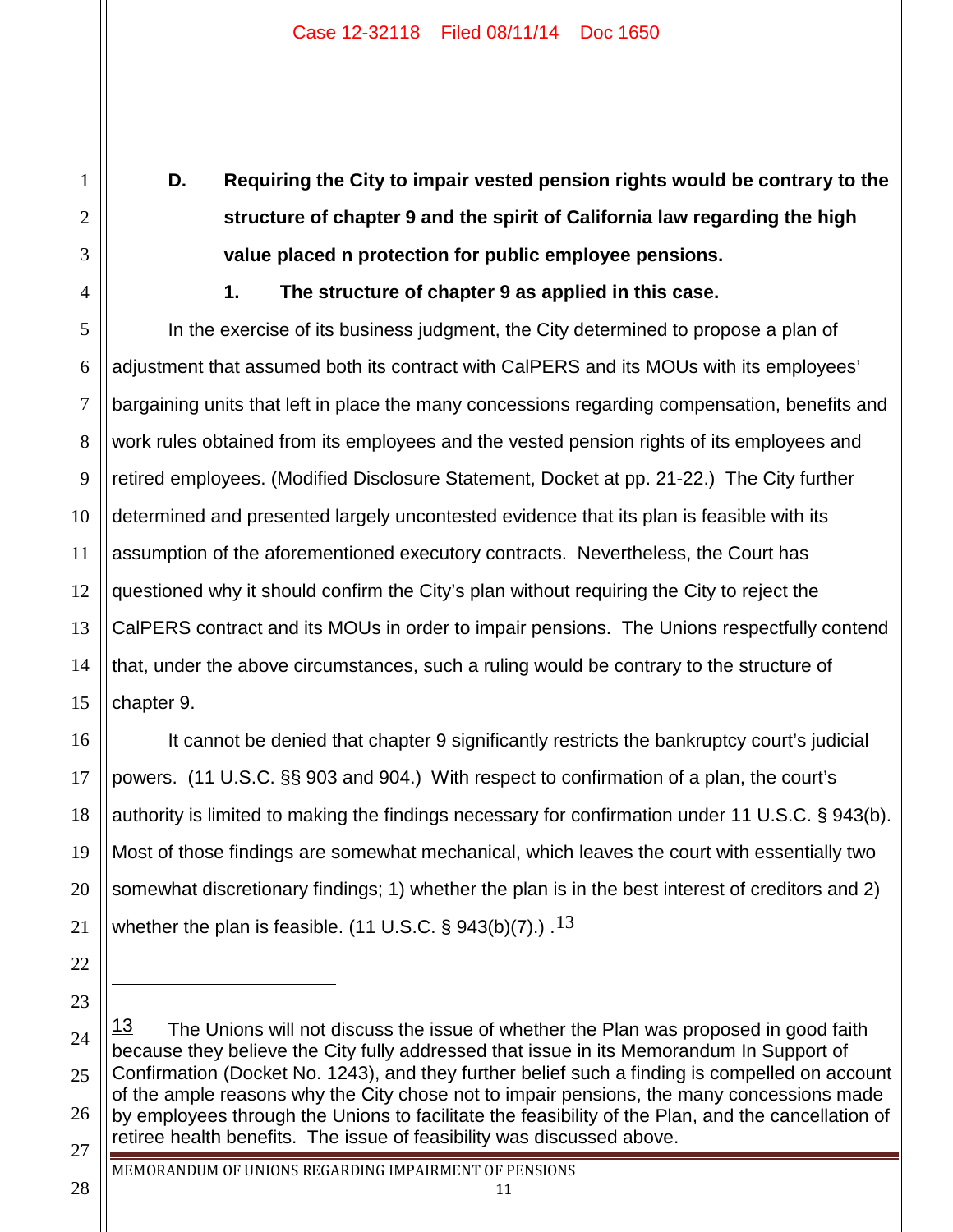1 2 3 4 5 6 7 8 9 10 11 Nevertheless, findings within that limited scope must be made in consideration of the overriding concerns of §§ 903 and 904. The "best interest" test in chapter 9 is a limited concept. Courts and commentators have interpreted it to require "a reasonable effort by the municipal debtor that is a better alternative to its creditors than dismissal of the case…." In addition "[t]he municipal debtor is not required to meet too strict a standard….The court must temper its examination into the debtor's ability to pay with due respect for the debtor's exercise of its political and governmental power." (6 *Collier on Bankruptcy*, ¶ 943.03[7][a], pp. 943-26 and 27 (16<sup>th</sup> Ed.); see also, *In re Addison Community Hospital Authority*, 175 B.R. 646, 648 (Bkrtcy. E.D. Mich. 1994) ["Because the purpose of municipalities … is to provide essential services to its residents, it is crucial that chapter 9 relief allow these entities enough flexibility to remain viable."].) $\frac{14}{1}$ 

12 13 14 15 16 17 18 19 Thus, the best interest test cannot be expanded to "hamstring" the City, so that it is unable to manage its affairs in a manner the City determines in its political and governmental judgment is in the best interest of both its creditors and its residents. That undoubtedly means having a qualified and motivated workforce throughout the term of any plan. The City believes it has achieved that goal by a combination of voluntary concessions made by the Unions in exchange for a promise to leave vested pension rights unaltered. For the Court to interfere with the City's exercise of that exercise of judgment by the City would be contrary to the careful structure of chapter 9 to protect state sovereignty.

As stated in 6 *Collier on Bankruptcy* ¶ 903.02[1], p. 903-3 (16th Ed.):

"The state's retention of its right to control its municipalities unquestionably limits the scope of the bankruptcy court's power to order a municipality to act or not to act."

 $14$  The viability of the City's ability to provide essential services to its residents would be in serious doubt if it loses a substantial portion of its most qualified and experienced workforce.

20

21

22

23

24

25

 $\overline{a}$ 

26

27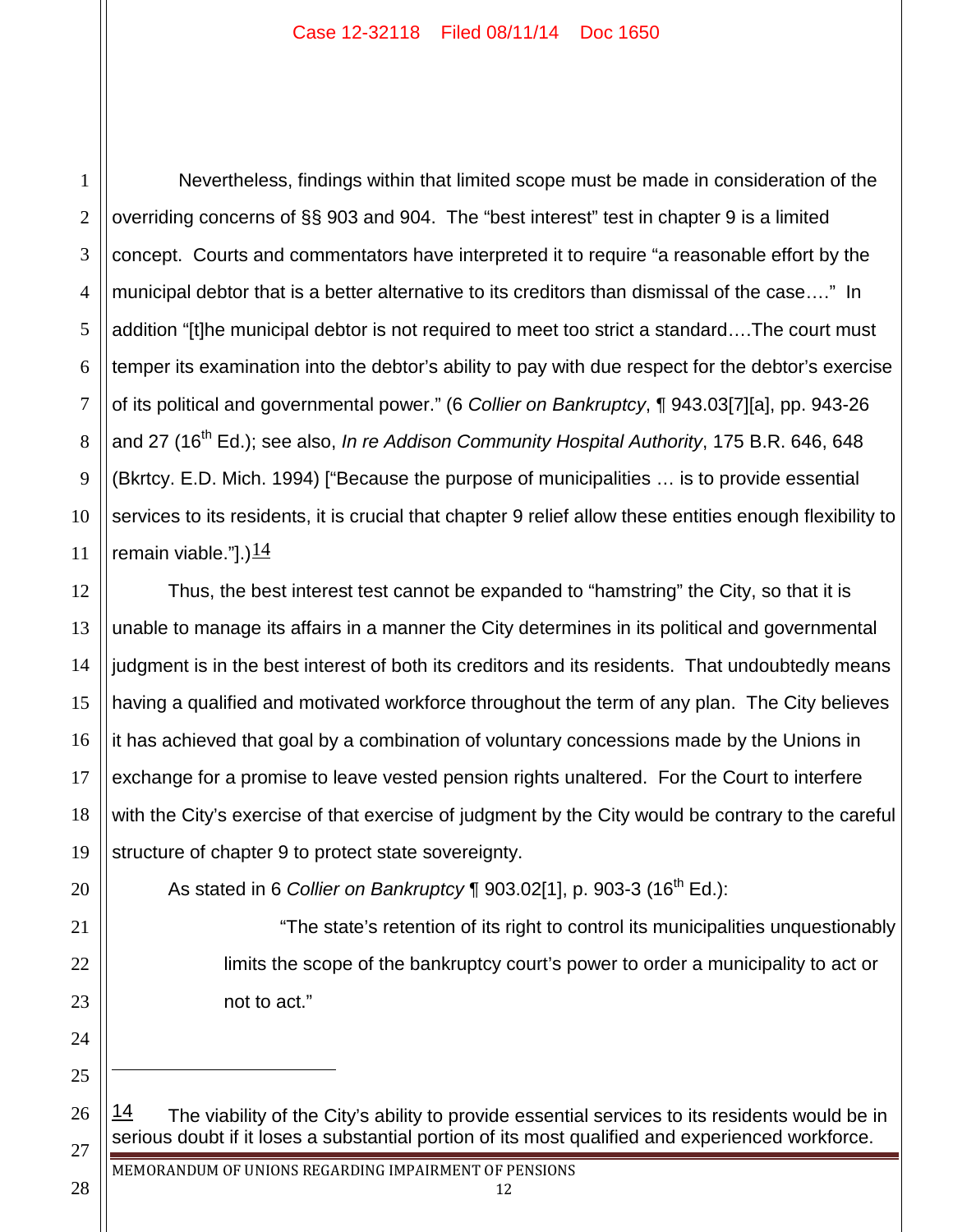1

2

13

14

15

16

17

18

19

20

21

22

 $\overline{a}$ 

23

24

25

28

# **2. Denial of confirmation would undermine the goal of achieving the adjustment of municipal debt through negotiation and compromise.**

3 4 5 6 7 8 9 10 11 12 Although not expressly written into chapter 9, it is well understood that successful chapter 9 plans are best achieved through negotiation and compromise. This Court has expressed that sentiment on several occasions, and actually acted upon it by appointing a mediator for the case. The same sentiment is embodied in the California Government Code, which, as a pre-condition for eligibility to commence a chapter 9 case requires (with limited exceptions) a municipality and its constituents to first attempt to reach a mediated resolution. (California Government Code §§ 53760, *et seq.*)<sup>15</sup> Moreover, the City and all parties in interest engaged in the negotiation process both before and during the pendency of the case, worked hard to agree upon a workable plan, and save but one creditor, reached compromises that made the City's Plan virtually consensual.

Denial of confirmation on the basis suggested by the Court at the July 8 hearing would undermine all that good faith effort and have much the same effect on the parties as Lucy's pulling the football out from under Charlie Brown. Would any party go back to the bargaining table under those circumstances, having no assurance that any agreements reached would be carried out? $16$  Or if parties did agree to "negotiate," they would be advised to hold out for the most advantageous terms they can obtain. In sum, mediated plans would be unattainable if the parties to chapter 9 cases believe that the court has the power to disregard a delicately structured consensual plan and substitute its judgment in place of the debtor's political and

 $15$  Even if the AB 506 mediation process does not lead to a resolution without resort to chapter 9 and a chapter 9 case ensues, the mediation process, as here, may produce agreements that make it more likely that a chapter 9 case will be successfully concluded.

<sup>26</sup> 27  $16$  A court undoubtedly has the power to reject a negotiated plan that was collusive, grossly unfair to some constituents or was patently not feasible. But none of those circumstances are true here.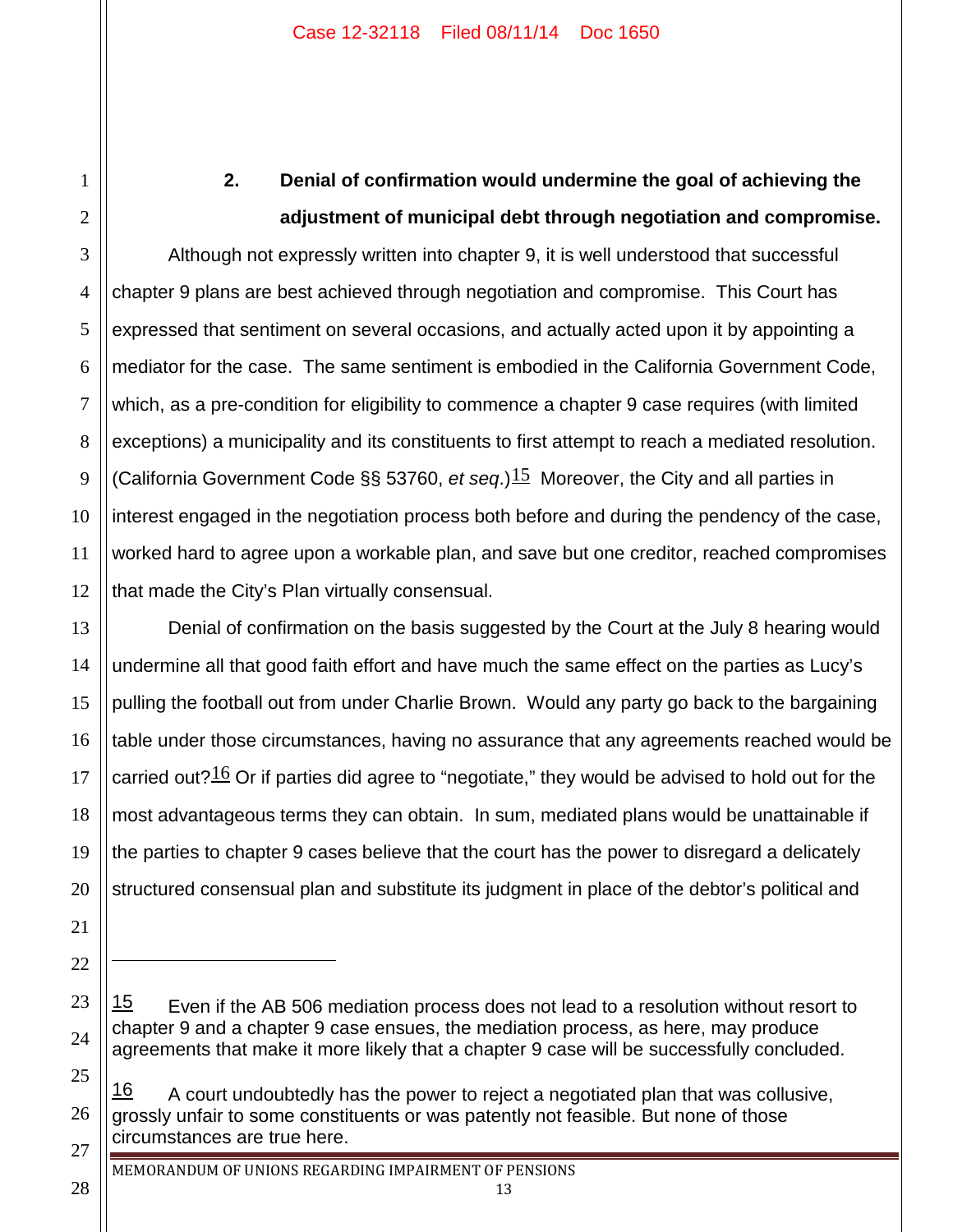1 governmental judgment. The unions presume the Court does not wish its actions so interpreted.

28

 $\overline{a}$ 

**3. Impairment of vested pension rights in this case would be contrary to well established California law.17**

The Unions acknowledge that chapter 9 permits a municipality to pre-empt some state laws that would otherwise limit the municipality's ability to restructure its debt. But chapter 9 does not mandate that a municipality disregard applicable state law.

Both in the form of legislation and in numerous California Supreme Court decisions, it has been the policy of the State of California for many decades to provide strong protections for public employee pension rights. For example, a series of California Supreme Court decisions have made it clear that vested pension rights cannot be modified or altered unless an equivalent benefit is provided. (Allen v. City of Long Beach, 43 Cal. 2<sup>nd</sup> 128, 287 P. 2<sup>nd</sup> 765 (1955).) In *Kern v. City of Long Beach,* 29 Cal. 2nd 848, (1947), the Court explained the policy behind these protections as follows:

> "To hold otherwise would defeat one of the primary objectives in providing pensions for government employees, which is to induce competent persons to enter and remain in public employment."

It is true that many of these cases were based upon the Contracts Clause of the U.S.

Constitution. Nevertheless, much of the language in the leading cases raises a strong

argument that, if the California Supreme Court were asked to decide, it would conclude that

vested pension rights are property rights. The leading California Supreme Court decision is

 $17$  It is not necessary for the Court to reach the following issues regarding vested pension right under California law, if it accepts the arguments above and confirms the plan. However, the Unions reserve the right o make the arguments below in the event it becomes necessary.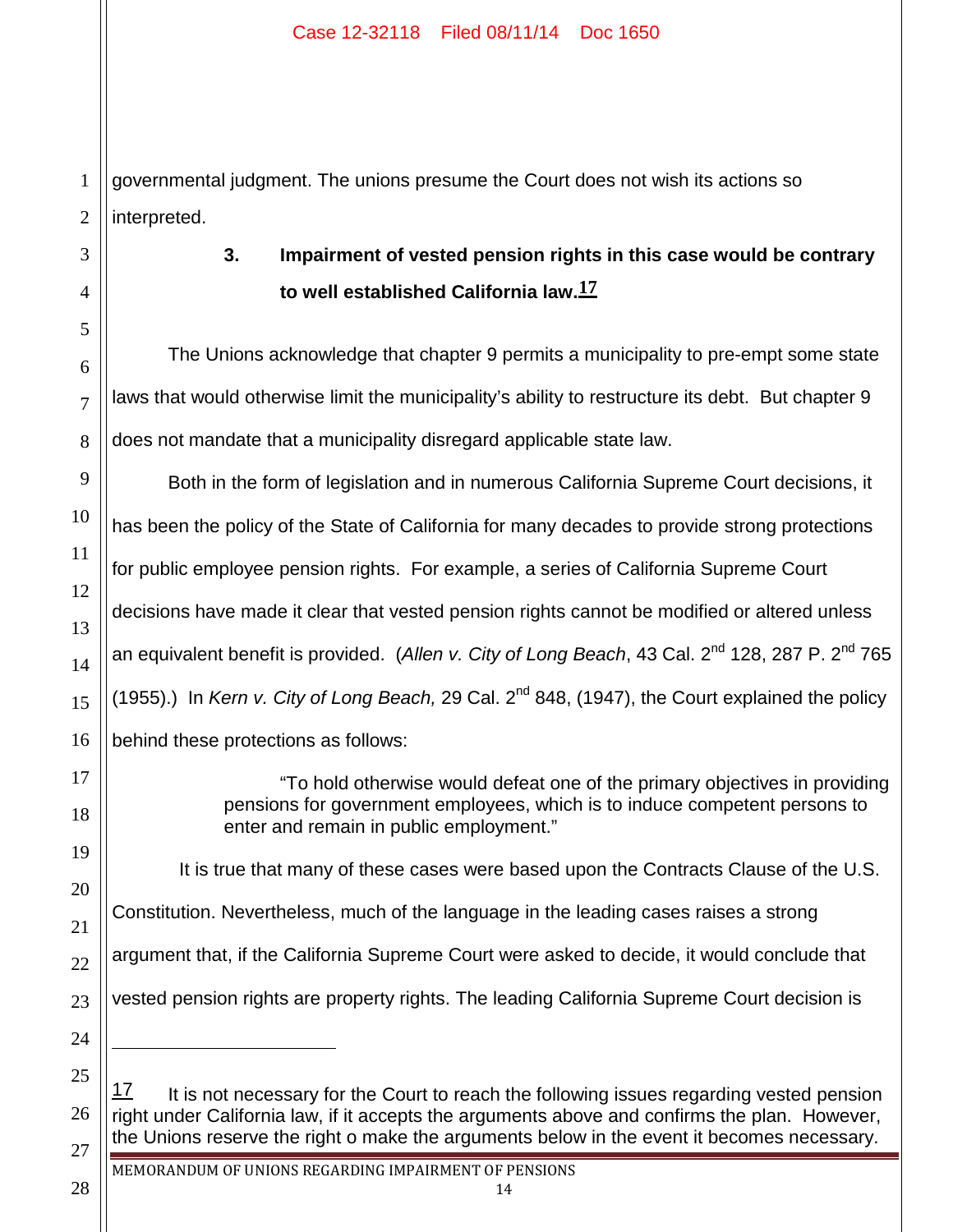*Allen v. City of Long Beach*, supra. There the Court said the following at page 131:

"To be sustained as reasonable, alterations of employees' pension rights must bear some reasonable relation to the theory of a pension system and its successful operation, and changes to a pension plan which result in disadvantage to employees should be accompanied by comparable new advantages."

Accord: *Betts v. Board of Administration*, 21 Cal. 3rd 859, 863-4 (1978). In all the cited decisions, the courts referred to pension rights of public employees as "vested contractual rights." It is unclear, however, what a "vested" contractual right is as opposed to an "unvested" contractual right. According to the court in *Halbach v. Great-West Life & Annuity Ins. Co.,* 561 F. 3d 872, 877 ( $8<sup>th</sup>$  Cir. 2009), "[a] 'vested right' is commonly defined as a 'right that so completely and definitely *belongs to a person* that it cannot be impaired or taken away without the person's consent.'" (Emphasis added.) If something "belongs" to a person, it would be commonly understood that it is his or her property. Thus, when the California Supreme Court was careful to describe pension rights a "vested contractual rights" it apparently had something different from an ordinary contract right; something closer to, if not actually, a property right

Consequently, if vested pension rights are property rights, they cannot be impaired without being afforded the protections of due process of law embodied in such provisions as 11 U.S.C. § 361, such a being provided indubitable equivalent value.

#### **III. CONCLUSION**

1

2

3

4

5

6

7

8

9

10

11

12

13

14

15

16

17

18

19

20

21

22

23

24

25

26

27

28

For all the reasons stated herein, the Court should confirm the City's Plan.

Dated: August 11, 2014

\_\_\_\_\_\_\_\_\_\_/s/*John T. Hansen*\_\_\_\_\_\_\_\_ John T. Hansen Attorney for Stockton City Employees Association, Professional Firefighters – Local No 456, and Operating Engineers, Local No. 3